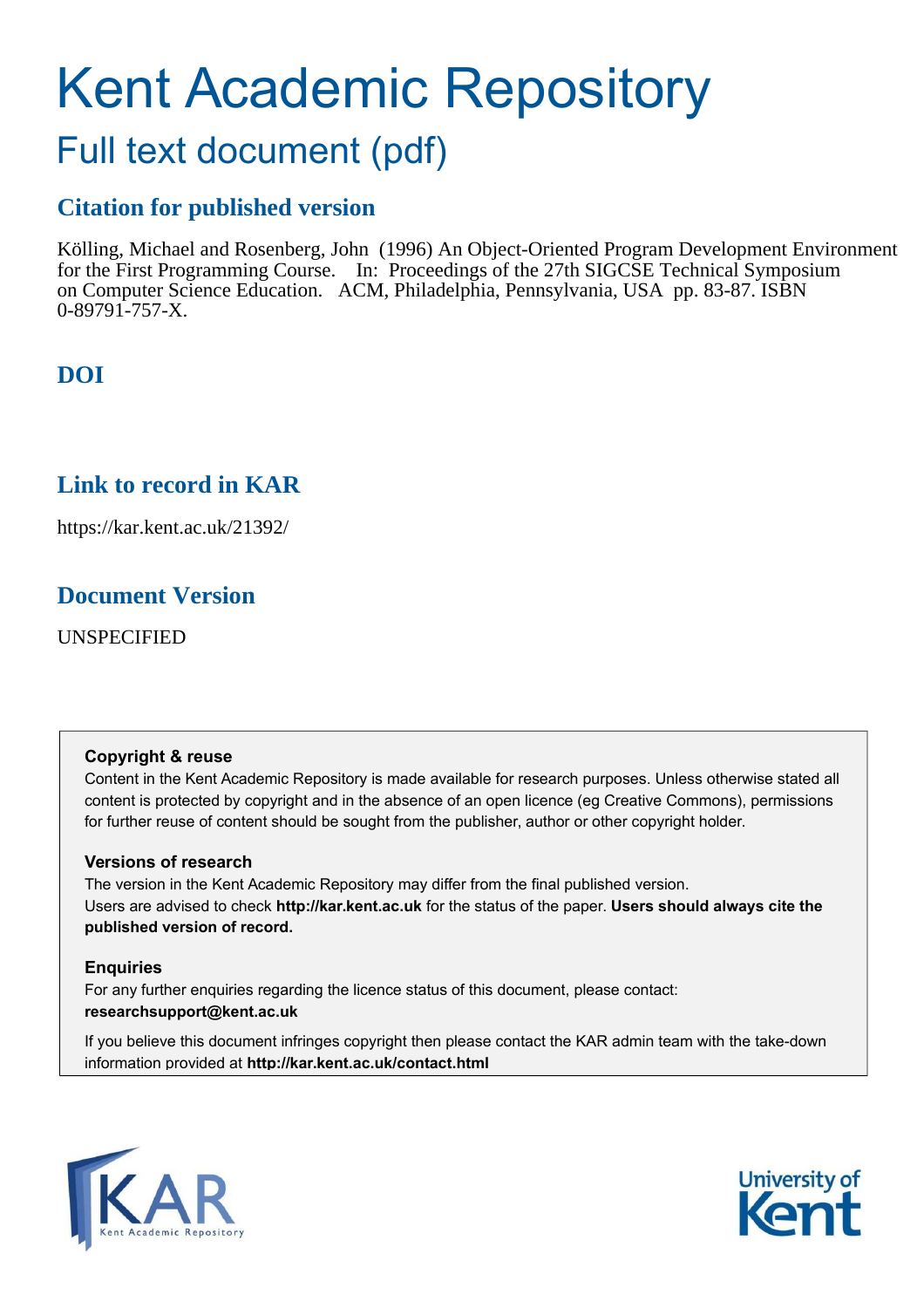#### **AN OBJECT-ORIENTED PROGRAM DEVELOPMENT ENVIRONMENT FOR THE FIRST PROGRAMMING COURSE**

Michael Kölling and John Rosenberg University of Sydney, Australia *{mik,johnr}@cs.usyd.edu.au*

#### **ABSTRACT**

*Over the last ten years there has been a major shift in programming language design from procedural languages to object-oriented languages. Most universities have adopted an object-oriented language for their first programming course. However, far less consideration has been given to the program development environment. In this paper we argue that the environment is possibly more important than the language and existing environments fail to fully support the object-oriented paradigm. We describe a new program development environment and show how it has been specifically designed to support object-oriented design and programming.*

#### **1 INTRODUCTION**

\_\_\_\_\_\_\_\_\_\_\_\_\_\_\_\_\_\_\_\_\_

Over the last ten years there has been a major shift in programming language design from procedural languages (e.g. Pascal, C), to object-oriented languages (e.g. C++, Eiffel [11], Smalltalk). The main reason for this shift is to capture the potential advantages offered by objectorientation. These include improved programmer productivity, an increased level of robustness and resilience, improved modelling of the real-world using objects and increased levels of code re-use [10]. Many tertiary institutions are now either teaching an objectoriented language in the first programming course or seriously considering a move to such a language.

Concurrent with the object-oriented development we have seen major improvements in programming development environments. Whereas early systems simply provided an editor and a compiler, modern programming environments provide facilities such as source code control, library management, support for group working, version control and integrated edit/compile/test/debug environments [3,14].

As object oriented languages have grown in popularity there have been attempts to bring together the two technologies [6]. In general the approach has been to adapt an existing software development environment to an object-oriented language. Such attempts have not managed to capture the advantages offered by object orientation.

The most significant reason for this is that existing systems concentrate on abstractions that are appropriate for procedural languages. Consequently they provide support for development of procedural programs, management of source files, organisation of test data, etc. An objectoriented development environment should provide support for classes and objects as the fundamental abstraction. Attempting to use mechanisms designed for procedural program development to develop objects is not necessarily appropriate.

As a simple example, consider testing. A *procedural program* development environment will provide support for testing *procedural programs*. This would include setting up of input data, capture of output data and comparison of the actual output with some expected output data. An *object* development environment will provide an *object* test facility. This should allow interactive invocation of the interface routines of an object, a quite different paradigm than that required for procedural programs. Note the potential advantages of an object-oriented test environment which include support for incremental development and the removal of the need to write test programs.

It is our contention that the lack of truly object-oriented development environments has created major difficulties for teaching object-oriented technology. In particular, students have major conceptual difficulties and tend to write procedural programs in an object-oriented language. This is particularly prevalent when using languages such as C++ which have a downwards compatible procedural form (C). If we expect our students to fully embrace objectorientation then we must provide them with an appropriate program development environment.

In this paper we provide the motivation and background for the design and construction of a new object-oriented program development environment. The environment is a component of the Blue project, which includes the design of a new object-oriented programming language [8], development environment, debugging system, integrated editor, etc. All of the components of Blue are specifically designed for use in the first programming course at tertiary institutions. The effects of this orientation on the design of Blue are discussed in [7].

The paper is structured as follows. In section 2 we provide some background on programming languages and development environments. In section 3 we argue that it is essential that the program development environment is unified with the programming language paradigm. In the following section we briefly describe the Blue program development environment and report on the status of the project.

*Proceedings of 27th SIGCSE Technical Symposium on Computer Science Education, Philadelphia, Pennsylvania, U.S.A., SIGCSE Bulletin 28,1, March 1996, pp 83-87.*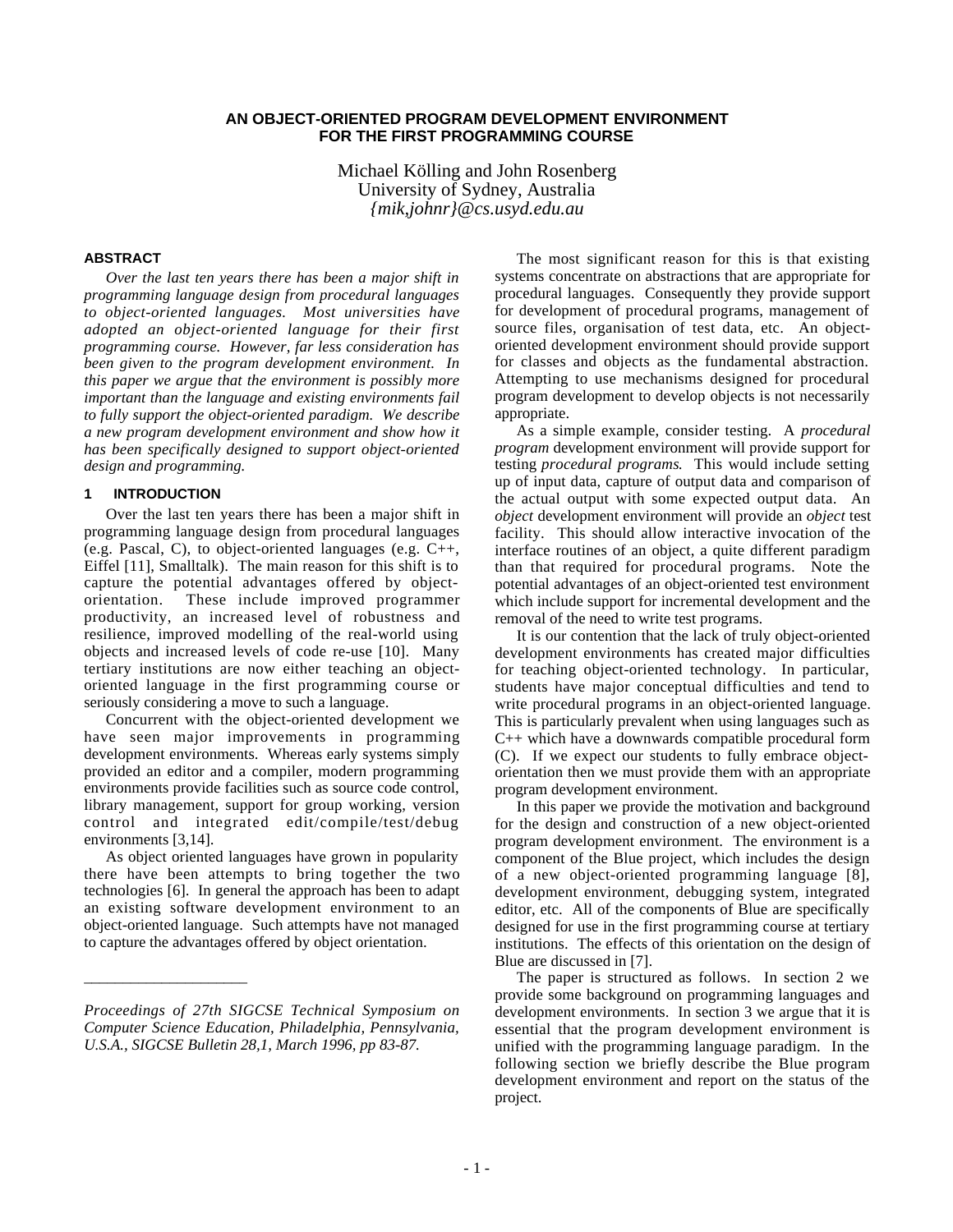#### **2 BACKGROUND**

Since the beginnings of computer science education there has been great emphasis placed on the importance of the choice of the first programming language to teach. There is a strong feeling that this choice has long term effects on the quality of the graduates produced and their ability to produce reliable and well structured software.

Over the last ten years we have seen the almost universal adoption of the object-oriented programming paradigm. While this approach has been in use for a long time (since Simula was developed in the 1960s), its significance for the software engineering process was not generally recognised. Smalltalk, for a long time the only widely available object-oriented language, was seen by most people as applicable only to research projects without direct practical application and certainly inappropriate for introductory courses. This was mainly because of performance disadvantages of Smalltalk compared to other languages and its unfamiliar syntax. In the mid 1980s the development of other object-oriented languages and major improvements in compiler technology resulted in an increase in research and discussion about object-oriented concepts.

Object-oriented programming is viewed by many as the best answer so far to managing increasing complexity in software systems. Many of the new languages which have evolved in the last decade include object-oriented concepts. While some of these extend previously known languages such as C or Pascal to include support for objects, other languages such as Eiffel or Sather [13] have been developed with object orientation as the key goal. C++, the object based successor of C, has quickly become the most popular language in industry projects, replacing C. The sole reason for the popularity of  $C++$  is the inclusion of object-oriented concepts in the language.

Most universities have either adopted an object-oriented programming language as the first language in their courses or are seriously considering such a move. However, we have seen reports from a wide variety of institutions which suggest that this approach is meeting with mixed success. It is our contention that one of the difficulties with teaching an object-oriented language is the lack of an appropriate program development environment [12]. Despite the large emphasis placed on the choice of a particular objectoriented language, there seems to be little discussion of the programming environment, which may well have more of an influence on the learning experience than the choice of language.

In systems in use in many universities today, such as Unix, program development has traditionally been based around a command line/textual environment, where a set of separate tools is provided to support the development process. These tools (typically an editor, a compiler, a debugger and a "make" facility) are based on concepts developed in the 1960s and have not changed much since their introduction. They are basically standalone tools and have only been slightly enhanced to cope with the increased complexity issues and new programming paradigms. "Make", for example, a tool intended to help

manage the complex compilation process for large systems with source code that is spread over multiple files, often becomes a complexity problem itself.

This situation has been dramatically improved by the appearance of integrated graphical programming environments, which are most prevalent on personal computers. These environments are able to significantly reduce the management overhead in software development, integrating editors, compilers and debuggers into one coherent system, thus significantly reducing the complexity of the overall software development task. All tools are seen as part of the overall process to build an application and link smoothly together. A debugger, for instance, can use the editor to point to source lines corresponding to code currently executed.

#### **3 UNIFYING OBJECT-ORIENTED LANGUAGES AND INTEGRATED DEVELOPMENT ENVIRONMENTS**

The next logical step in improving software development tools is to unify the new language facilities with advanced development environments. Although Smalltalk was integrated into a sophisticated environment (relative to the time at which it appeared), more recent object-oriented languages seem to have initially overlooked this aspect of software development and have tended to focus on text based interfaces. Only relatively recently, when actual use of new object-oriented languages has become more widespread to a large variety of users and projects, has this deficiency been noticed. This has provided an impetus for the development of graphical, integrated environments for object-oriented languages. Several environments for the more popular languages, such as C++, Eiffel and Oberon, have now been produced.

Fundamental deficiencies exist in most current development environments for object-oriented languages. The main problem is that the particular requirements and potential of object-oriented systems have not been understood and utilised to assist the software development process.

The main shortcomings of existing environments can be devided into two groups: insufficient object support and insufficient structure visualisation and manipulation techniques. We will now explore each of these areas and give examples of improvements to object-oriented environments.

#### **3.1 OBJECT SUPPORT**

Traditional development environments facilitated the design and construction of programs. The basic entity was source code and their functionality revolved around the convenient manipulation of source code. The ultimate goal was to produce a program, an algorithm description with exactly one entry point that could only be built and executed after all its parts were (in some sense) completed. No notion of runtime objects existed within the environment, since those objects could not exist independently from an active execution of a program. All data available outside the execution was in the form of files. Consequently, the environment had only to deal with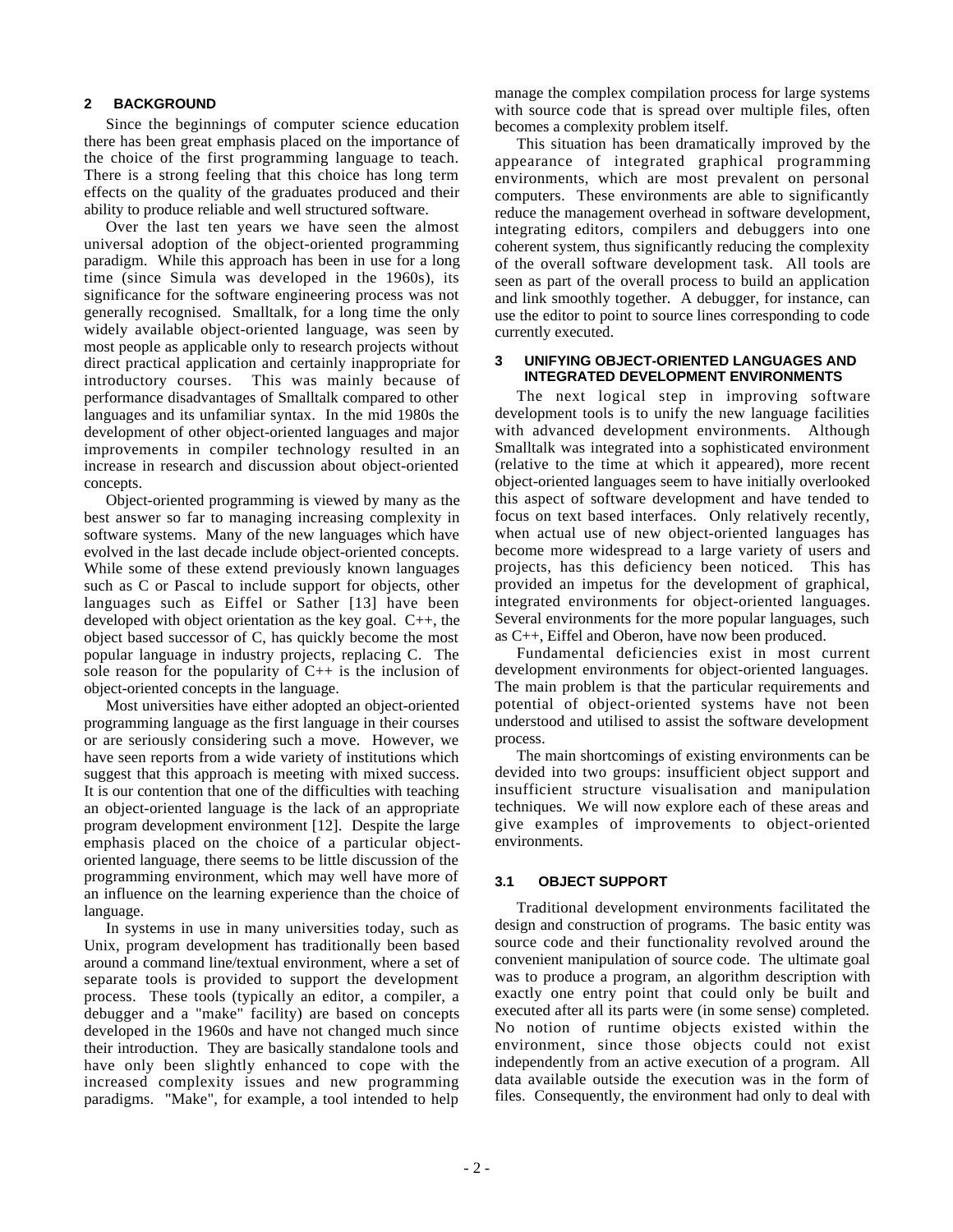source and data files.

When these environments were adapted to objectoriented languages, source files were replaced by class descriptions. Typically more source files exist in the object-oriented environment than in the procedural form. In addition, these files have more relationships with each other, e.g. usage and inheritance relations. Tools have been added to the environment to manage these class files and some of their relationships.

The general paradigm of the environment, however, has not changed. The environment is still used to build an application with exactly one entry point that can be compiled and executed only after all its parts have been completed. This is the program/procedure-oriented paradigm. *The object-oriented paradigm, used in the programming language, has not been adopted in the environment.*

The object-oriented paradigm is based on the idea that objects exist independently, and that operations can be executed on them. Consequently, a user in a true objectoriented development environment should be able to interactively create objects of any available class, manipulate these objects and call their interface routines. The composition of objects by the user must be possible [1,2,4].

This leads to the possibility of incremental application development. Any individual class (which would be a collection of routines in a procedural language) can be tested independently as soon as it is completed. Testing then becomes much more flexible than in procedural systems. In most current object-oriented environments, the objects have to be embedded in a non-object-oriented main program or script language to create and invoke the first object or objects. A direct call of object interfaces is not possible, since object instances are not supported by the environment.

In short: the programmer must fall back to the procedural paradigm to start and test a program.

Summarising, we can say that the two major tasks of an object-oriented environment are:

- to make classes the main mechanism of code structuring (which has been achieved in some environments), and
- to make objects the entities that are operated on (which has been neglected by most existing environments).

The only widely available programming environments fulfilling our demands are Smalltalk environments, which suffer from other problems, outlined below and in [7].

#### **3.2 VISUALISATION SUPPORT**

The second major shortcoming of object-oriented programming environments is the lack of object-oriented visualisation mechanisms. Graphical visualisation techniques (e.g. as in [9]) should be used to display relationships between classes and objects. For example, inheritance and usage relations as well as call structures could be shown. While thinking in terms of diagrams is common at the design level and some CASE tools provide some support for graphics to model program structures, this

is not well represented in programming environments. Even though the relations between objects are the most important factor in the design of an object-oriented system, little support exists in development environments for their management with modern visualisation and manipulation techniques. This lack of support discourages the use of graphical representations by students.

Manipulation using the graphical or textual representation of a class should be possible interchangeably. That means, for instance, that it should be possible to edit graphically the inheritance relationships of the objects of an application and have the changes reflected in the source code of the classes. The same should work the other way around: if a class is specified as an ancestor in the source code of another class, this relationship should automatically be reflected in the graphical representation.

Most existing environments for object-oriented languages today lack all of these features. All command line based environments such as Unix obviously lack facilities for visualisation. Class and object relations, which are a fundamental part of the programming process, are not sufficiently visualised and poor modelling techniques for these are provided. Also, the integration of the tools involved in the development process is typically poor.

Graphical systems for most languages support only some of these requirements. Most graphical systems provide good tool integration, but lack support for objectoriented characteristics as described above. The most advanced professional object-oriented development environments, such as Visual  $C++$  or Delphi, use graphical support only to build the user interface of an application, but neglect the internal structure of the program itself. The single most important facility lacking in all these environments is dynamic interaction with single objects and classes.

The only available system providing these facilities is the Smalltalk environment. Objects can be created and used interactively. (A good example is the Portia Smalltalk Environment [5].) Also, a browser exists to support use of the library of classes and objects. Smalltalk lacks facilities on another front: no visualisation facilities for class relations are available. The main problem with this lies in the Smalltalk language itself. Since it is not statically typed, it is not possible to extract usage relations from its source code. No indication exists before runtime as to call relationships between classes. Inheritance relationships as shown in the browser do not present the relationships of one application but rather the whole Smalltalk environment and so the browser is not used as an application modelling tool. It also does not use graphical representation techniques.

All recently developed object-oriented languages include strong static typing as one of their fundamental concepts. Language developers seem to agree that static typing is a valuable tool in modern software development. The lack of this makes the provision of some modelling support for Smalltalk impossible and seems to indicate that statically typed languages can provide better support for large scale development of correct software.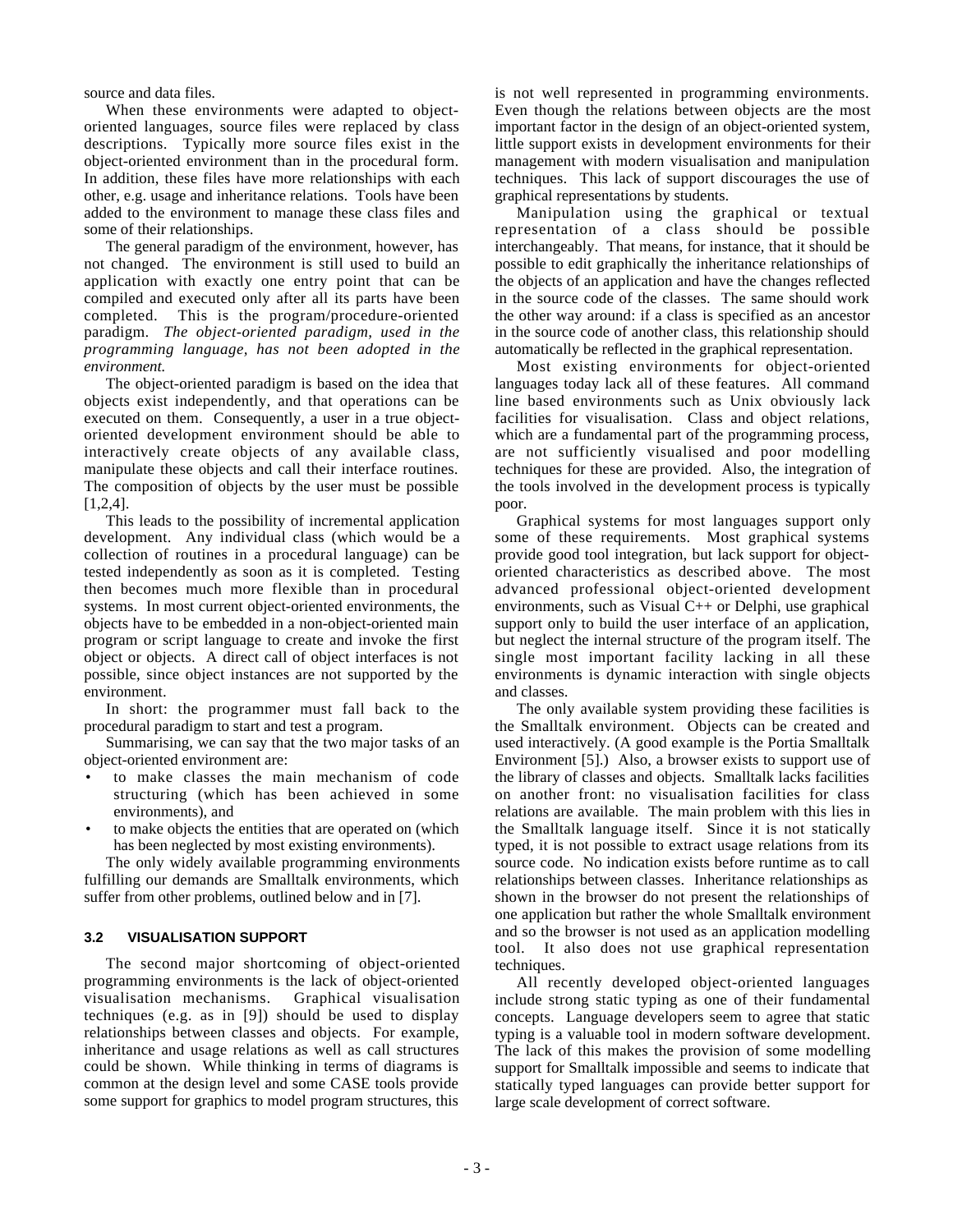#### **3.3 SUMMARY**

Existing program development environments simply fail to fully grasp, support and facilitate the use of the

object-oriented programming paradigm. It is essential that we provide a more appropriate environment if we wish our students to produce truly object-oriented programs and to capture the potential of object-orientation.



**Figure 1: The Blue Programming Environment Desktop**

#### **4 THE BLUE DEVELOPMENT ENVIRONMENT**

In this section we briefly describe the key features of the program development environment provided with the Blue programming system. As we have stated earlier, Blue is designed to be used in the first programming course. It is expected that students will move to a more conventional environment in later courses and to one of the popular object-oriented programming languages (e.g. C++). We are not suggesting that the ideas presented in the Blue programming environment are not appropriate for larger scale projects and languages, it is simply that this has not been our major emphasis.

The aim of Blue is to provide an environment which encourages the students to think in terms of objects. Specific details of the underlying operating system are hidden and a point and click world in which classes and objects are the fundamental concepts is presented. We assume that bit-mapped displays will be used at all times so that we can make extensive use of graphics.

Figure 1 illustrates the desktop presented to students when they log on to the system. The system has a notion of projects. A project is a group of objects which all relate to a particular application. This is simply an organisational facility somewhat analogous to directories. On entry to the system the student chooses the project on which they wish

to work.

The large window at the left of the figure is initially displayed. Apart from the pull-down menu bar at the top of the window, it has three components. At the left is a set of push-buttons which activate frequently used operations. In addition there are buttons to allow the graphical definition of inheritance relationships between classes. As each class is created it is represented in the middle of the window by a box, with the name of the class at the top. The "classes" may be moved around the screen and the inheritance relationships created using the arrow buttons. These relationships are represented graphically using lines and arrows. Different colours, patterns and symbols are used to mark different kinds and states of classes. This includes whether the class has been compiled and its category, e.g. abstract class, library class, etc.

Students are encouraged to begin their design of an application by creating the required classes. They should think about the relationships between these classes and represent them graphically. Only when the overall object structure has been determined should they start to think about the interfaces and the code.

The text associated with a class may be viewed and edited by double clicking on the class (or selecting a class and pressing the "edit" button). Space prohibits a full description of the editor (known as "red"), however, there